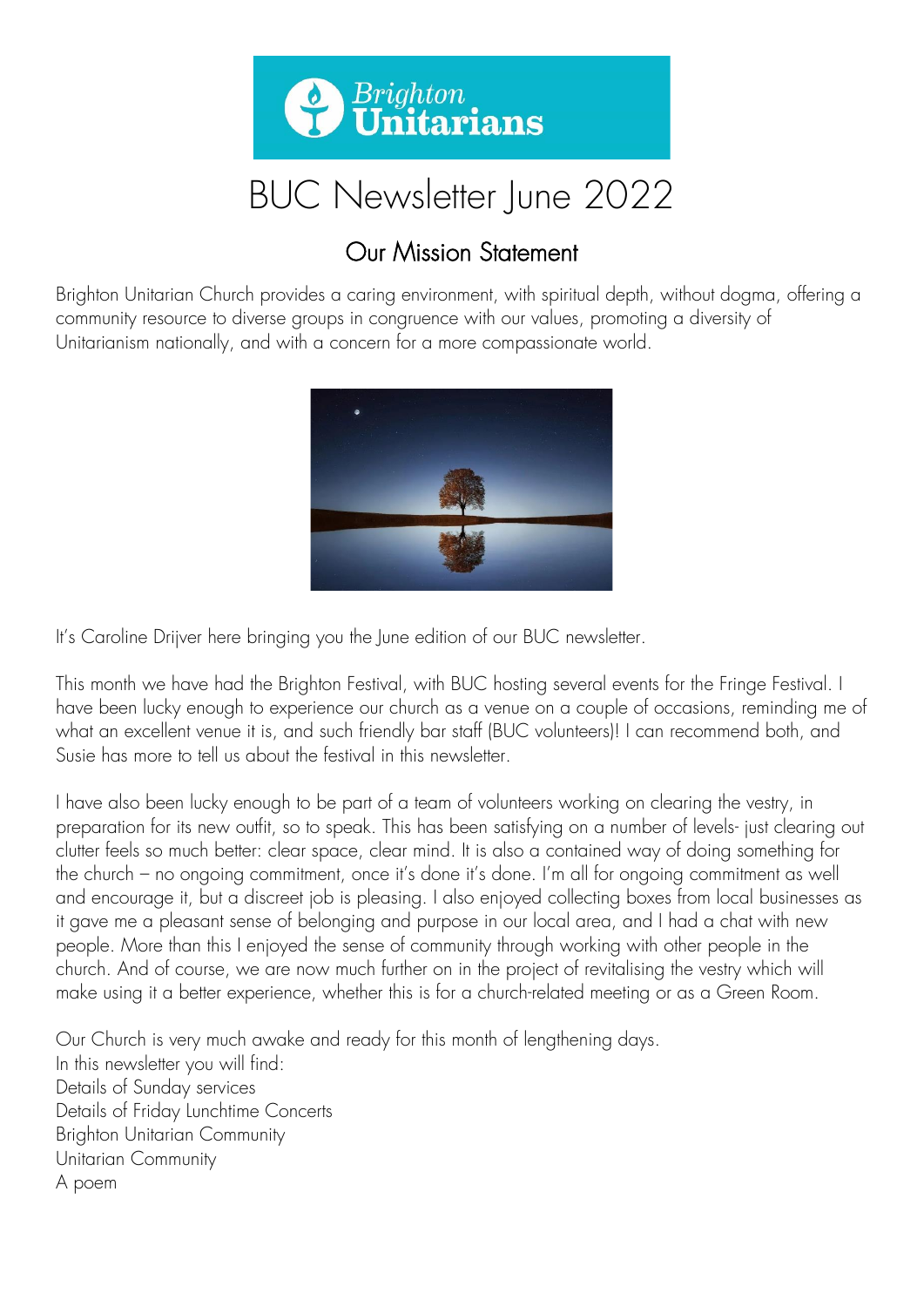29th May Rev Michael Allured, Chair LDPA

5th June Jane Blackall, Ministry Co-ordinator at Kensington - this service will start at 10.30am (10.30 am start)

- 12th June Stephen Crowther, BUC member
- 19th June Eleanor Chiari
- 26th June Fay Barratt, Interfaith Minister

#### FRIDAY LUNCHTIME CONCERTS



The performers are a mixture of top local talent and touring musicians from across the globe. It's a perfect way to spend your Friday lunchtime.

#### **June 2022**

3rd Nicholas Austin, classical pianist and post-graduate of the Royal Academy of Music playing Mozart, Chopin and Liszt.

10th Soprano Mehreen Shah will be returning to Brighton Unitarian to perform a recital celebrating notable women composers, poets and characters across the centuries.

**17th** Luca Luciano "Clarinet Solo Project": promoting Luciano's latest CD with music by Gershwin, Cage, Vivaldi, Stravinsky along with original material.

24th Katherine Clarke returns to Brighton Unitarian with a programme for solo viola and singing viola player. Music includes a world premiere by Orlando Gough and a new arrangement of Panis Angelicus.

#### July

1st Evelyn Harrison and Zhanna Kemp-Dashkovskaya recently formed as a Saxophone and Piano duo and will be playing an eclectic programme of music ranging from romantic to jazz.

#### **July** continued

8th Elena Toponogova is a concert pianist and chamber musician. Her main interest is Russian repertoire with an especial focus on the work of Nikolai Medtner. She will play music by F.Schubert, S. Rachmaninov and N Medtner

15th Ty Jeffries is a composer, lyricist, pianist & entertainer, his compositions span the world of classical music, vaudeville. music hall & golden age Hollywood. His concert at BUC will be a rare, stripped back 'as himself' acoustic performance of his songs & piano music.

22nd Siriol Hugh-Jones (Cello) and Steve Carroll-Turner (Piano) explore works by less well-known 20th century composers in a programme that takes us from Poland via the USSR to Mexico and Argentina.

29th The John Lake Quartet: John Lake (Piano), Elizabeth Bustard (Saxes & Flute), Matt Casterton (Double Bass) & Simon Cambers (Drums) play a selection of Latin jazz tunes by Chick Corea including Return to Forever, Spain & La Fiesta and Rumba Flamenca

Tickets on the door. £5 suggested donation. Tea and coffee from midday. New Road, Brighton BN1 1UF www.brightonunitarian.org.uk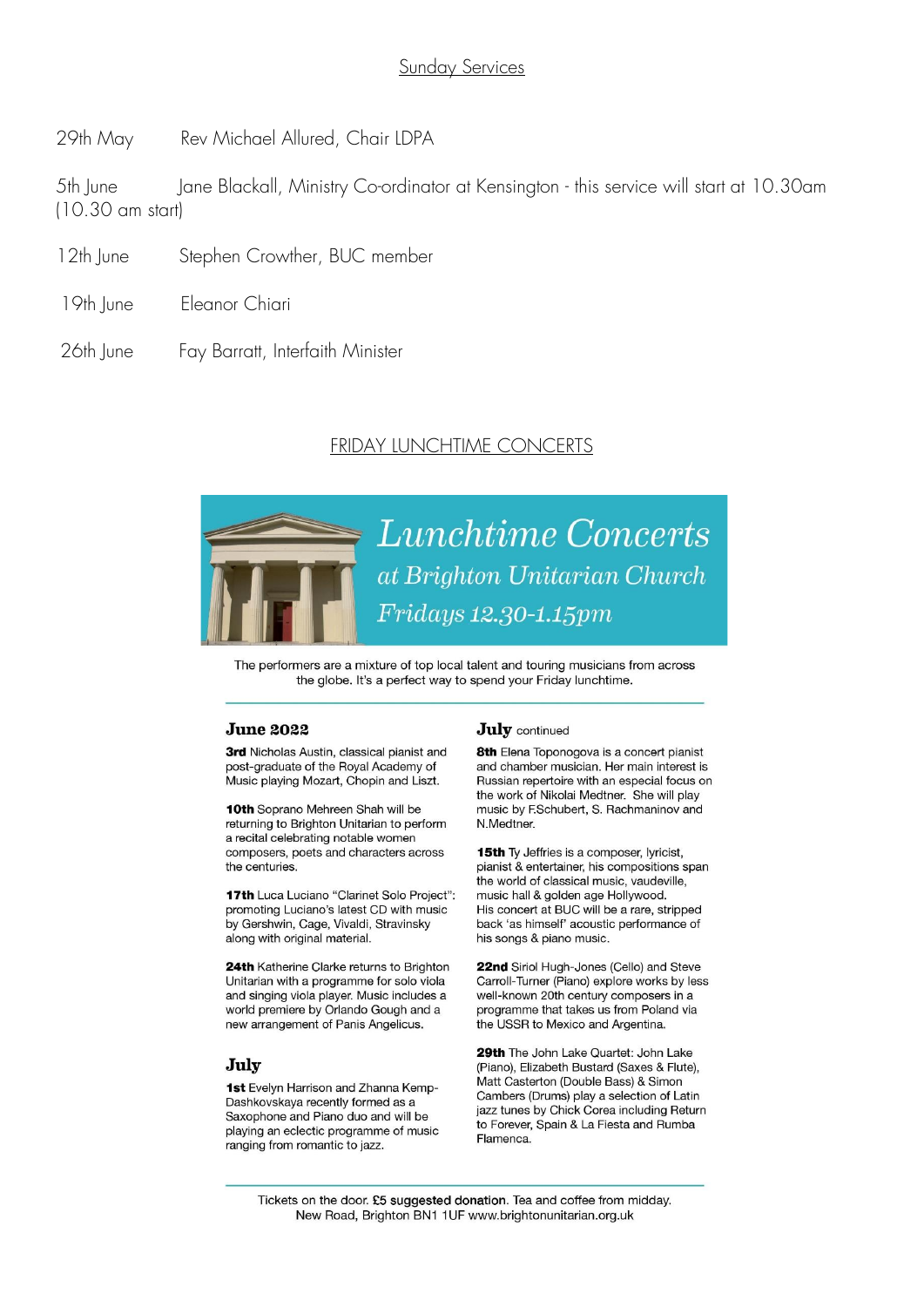#### BUC Community

Thanks to our joint Chair of the Committee, Susie Courtalt, for her contributions to this newsletter:

#### Congregational Services

Brian led a very lovely congregational service recently on mysticism. We have found over the years that congregational services are very popular and those who take part certainly appreciate the collegiate nature of the preparation and the support it gives one. We would love it if more people volunteered to lead one; while we wait for our new minister it is the perfect opportunity for those of us who feel moved to talk about something that is dear to our heart and to doit in collaboration with others. It certainly feels far less scary!

Please do let any of the committee know if there is a little seed that has been planted in your head, but you need some encouragement and support! We are

not always at every service, but please talk to one of us when you see us - Julia Helen White, Kathy, Susie, Francis or Jo.

#### Fringe is Still Here!!

The church is buzzing again with sound systems and young people and laughter and fun. The streets around are colourful and it is lovely to see Brighton's creative vibe return. We are delighted that our venue is as popular as ever, and on Friday 27th May at 2.45pm and Saturday 28th May at 1.00pm there will be a charming performance of songs of Bob Dylan and John Lennon called 'When Judas Met John'. Members of the church are cordially invited to come to either of these performances, as a guest. So hope to see you there! John Lennon and Bob Dylan - my all-time favourites!

#### Music, Debate and Poetry

One final plug for 'Music, Debate and Poetry' on 29th May. The indomitable Caroline Lucas will be chairing the panel on democracy. Again, this should be interesting and fun and 25% of proceeds will go to Ukraine Humanitarian fund. If you want a free ticket to this by helping out on the day, please let me know - [scourtault8@gmail.com](mailto:scourtault8@gmail.com)

#### Jo's Play

Some of us are planning to go see Jo our co-chair at the Dome in her latest Shakespeare incarnation. We will let you know when we have a date.

#### New Minister

Applications for our new minister will draw to a close at the end of May, and then the process of shortlisting will begin. We will of course keep you all updated as we continue along this exciting path.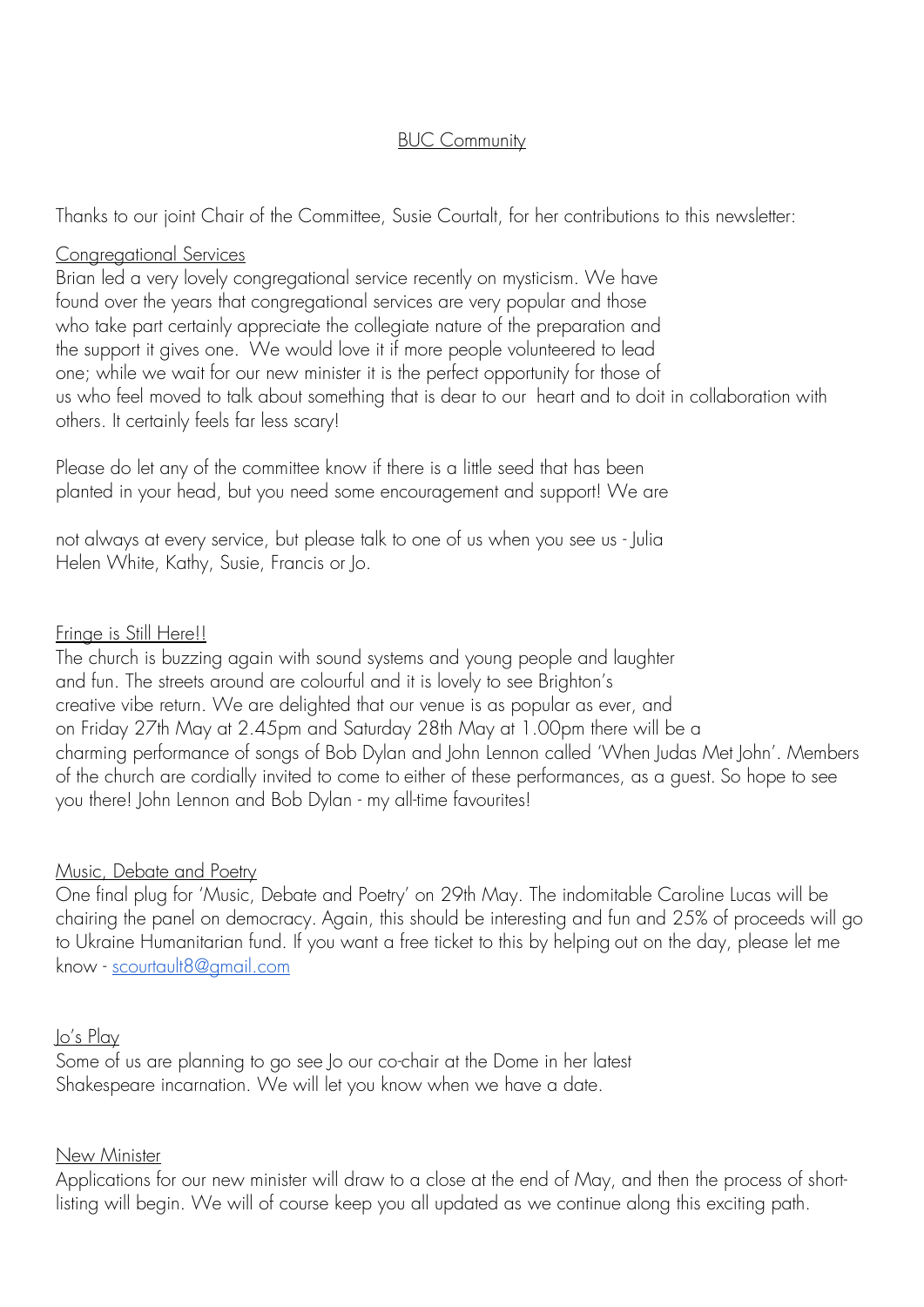## Wider Unitarian Community

Philip Eckstein (Ditchling Treasurer) has written the following to us:

'The congregation of Ditchling would like to extend an invitation to members of your congregation to attend our Anniversary Service. This will be on Sunday, 3<sup>rd</sup> July at 3pm and be taken by our minister, the Rev. Duncan Voice.

Do let us know if anyone is able to attend. We would very much look forward to seeing them.'

If you would like to make contact to let Ditchling Unitarians know that you would like to come, their number is 01273 844746. Alternatively, you can use their contact page https://ukunitarians.org.uk/ditchling/contact.htm

## Other news

# Thanks to our member Francis for writing about his recent visit to Taunton to attend the General Baptist Assembly.

On Saturday 7<sup>th</sup> May I travelled down to Taunton by train to attend the Annual General Meeting of the General Baptist Assembly. Not many people at BUC know what the Assembly is, and until recently I knew little more than that we pay at £30 membership fee, and get a £300 grant in return. That's the kind of investment return I wish I could get!

I did already know, however, that the General Baptists were, with the English Presbyterians and some smaller groupings, forerunners of the Unitarian movement. The main distinguishing feature of the General Baptists, as opposed to those who split away and were called Particular Baptists (the Baptist Churches we know today), was their belief that all human beings would be saved, otherwise known as universalism, rather than that only the chosen would end up in paradise.

It turns out that a small number of Unitarian churches still see themselves as following in the General Baptist tradition, though quite how this differs from Unitarianism (they are all members of the GA) is still unclear to me. Perhaps they are a little closer to our Christian roots, or maybe its simply a historical attachment. I'm working on it, and will post more in the Newsletter as it becomes clearer to me.

The churches/chapels concerned are Bessels Green, Billingshurst, Brighton, Chatham, Ditchling, Dover, Godalming, Horsham, Lewes (congregation at present not active), Newport IOW, Nottage (part of Porthcawl, S Wales), Portsmouth, Taunton, Trowbridge and Wick (Vale of Glamorgan). I gather that of these, Portsmouth and Brighton have inherited their General Baptist membership from previously existing member chapels which are now defunct. I can't think how this might apply to Brighton unless there was a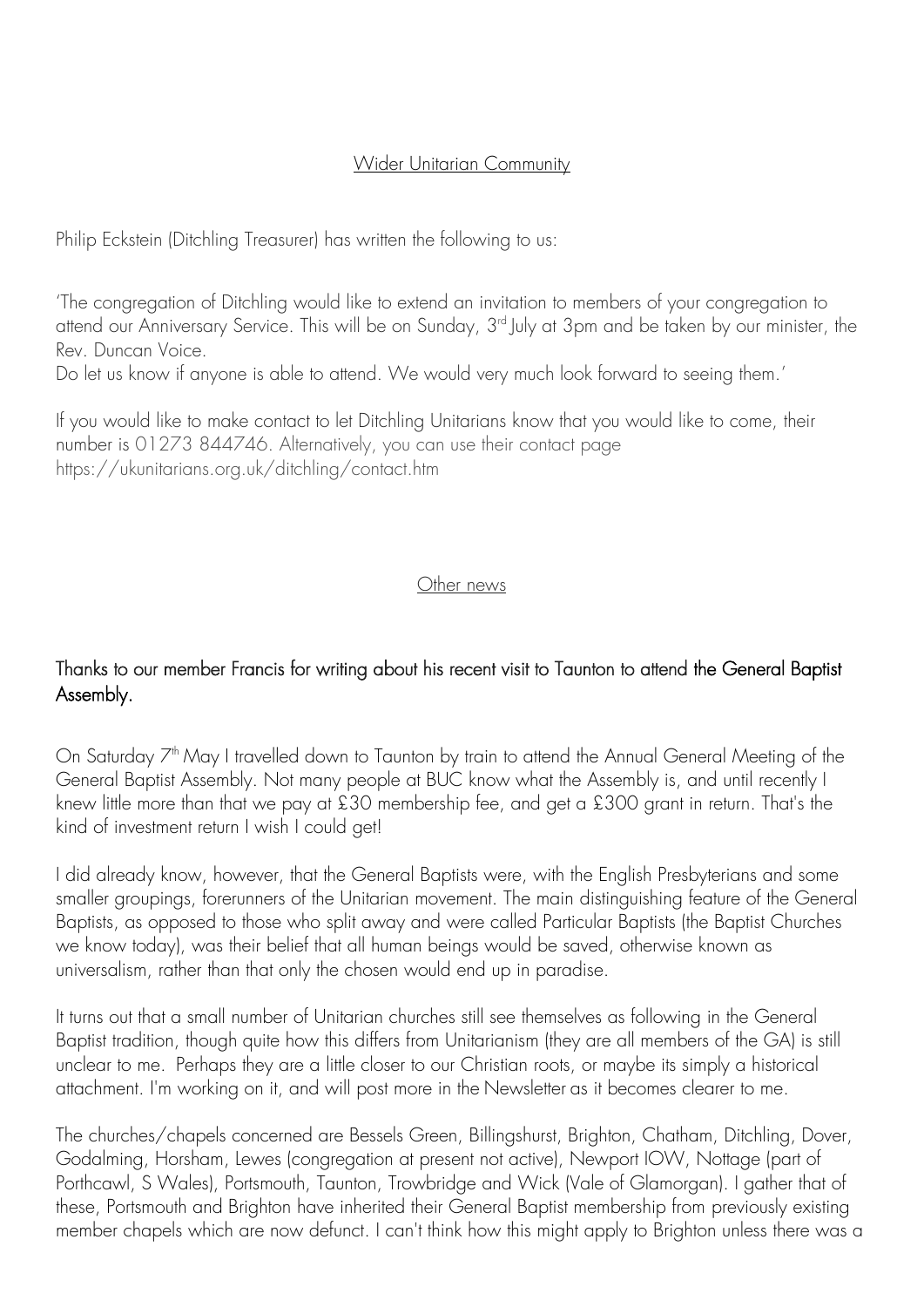General Baptist Chapel at Steyning, for example. We did, however, have Universalist beginnings, and Robert Aspland, our minister from 1812 to 1817, came from a General Baptist background.

The gathering began with a service in the ornately decorated chapel with its enormous pulpit, after which we retired to the manse (now just used for business and functions), where we had lunch, following by the AGM. There were around ten present. Martin Whitell, our retired District Minister who attended, agreed to continue as President, and though Dan Costley is officially standing down as secretary, he has agreed to continue doing some of the work until a successor can be found (why does that sound familiar?).

An important bit of business was a change in the constitution which would allow future meetings to be held online if circumstances made it necessary. There was general agreement that meetings in real space were much preferable, but if another situation arose such as Covid, there would be a need for the option of meeting online. The amendment was agreed.

There was also a discussion about the sale of a piece of land adjoining a now sold-off chapel at Rushall in the Metropolitan District of Walsall, West Midlands. The circumstances were complicated, and it was agreed that further information was needed.

Following the AGM there was a meeting of the Executive Committee which everyone present was invited to attend.

Francis Clark-Lowes